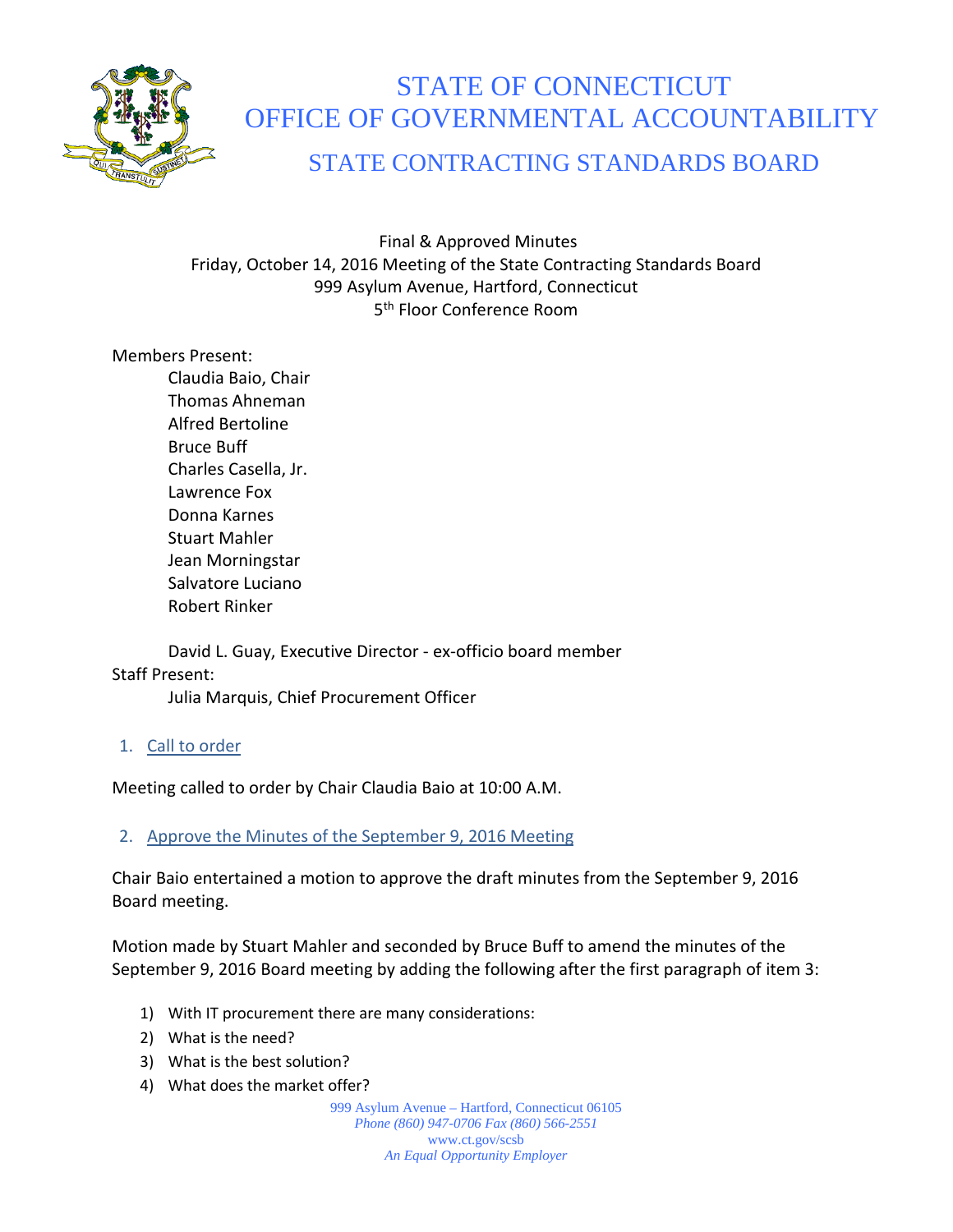- 5) What do the feds want?
- 6) What's in the budget?
- 7) Access to proprietary software?
- 8) Security? With a "cloud based solution" being promoted by the IT industry, security could be an issue.

All voted in favor, with Lawrence Fox and Jean Morningstar abstaining.

Motion made by Charles Casella and seconded by Bruce Buff to approve the minutes of the September 9, 2016 Board meeting as amended. All voted in favor, with Lawrence Fox and Jean Morningstar abstaining.

#### 3. Set meeting dates for 2017

Motion made by Charles Casella and seconded by Thomas Ahneman to approve the proposed meeting dates for 2017. All voted in favor.

4. Continued Review of Labor Relations Contracts

Julia Marquis reported that she reached out to Ernestine Weaver, General Counsel at the Connecticut State Colleges and Universities (CSCU). They are engaging in completing cost effectiveness evaluations, even though the position of the General Counsel is that they are not required to complete them.

#### 5. DESPP possible rape kit processing outsourcing

Ms. Marquis wrote to Dr. Vallaro for further clarification because DESPP had reported that they did not believe they needed to follow the privatization process. They believe because of the use of federal funds that they weren't required to complete a cost benefit analysis (CBA). Ms. Marquis reported that Dr. Vallaro has just responded and the response is in your material and will be forwarded to the Board's Assistant Attorney General Mark Kohler.

The response from Dr. Vallaro was discussed. Discussion of C.G.S Sec. 4e-17 was discussed.

Discussion on the number of queries Chief Procurement Officer Julia Marquis receives and responds to. She agreed to initiate tracking those calls.

Robert Rinker posed two questions. Did DESPP issue an RFP for the rape kit testing? Has the work ever been contracted out before? Ms. Marquis agreed to follow up on those questions.

Charles Casella suggested it would be a good idea for Assistant Attorney Mark Kohler to attend the Board's next meeting.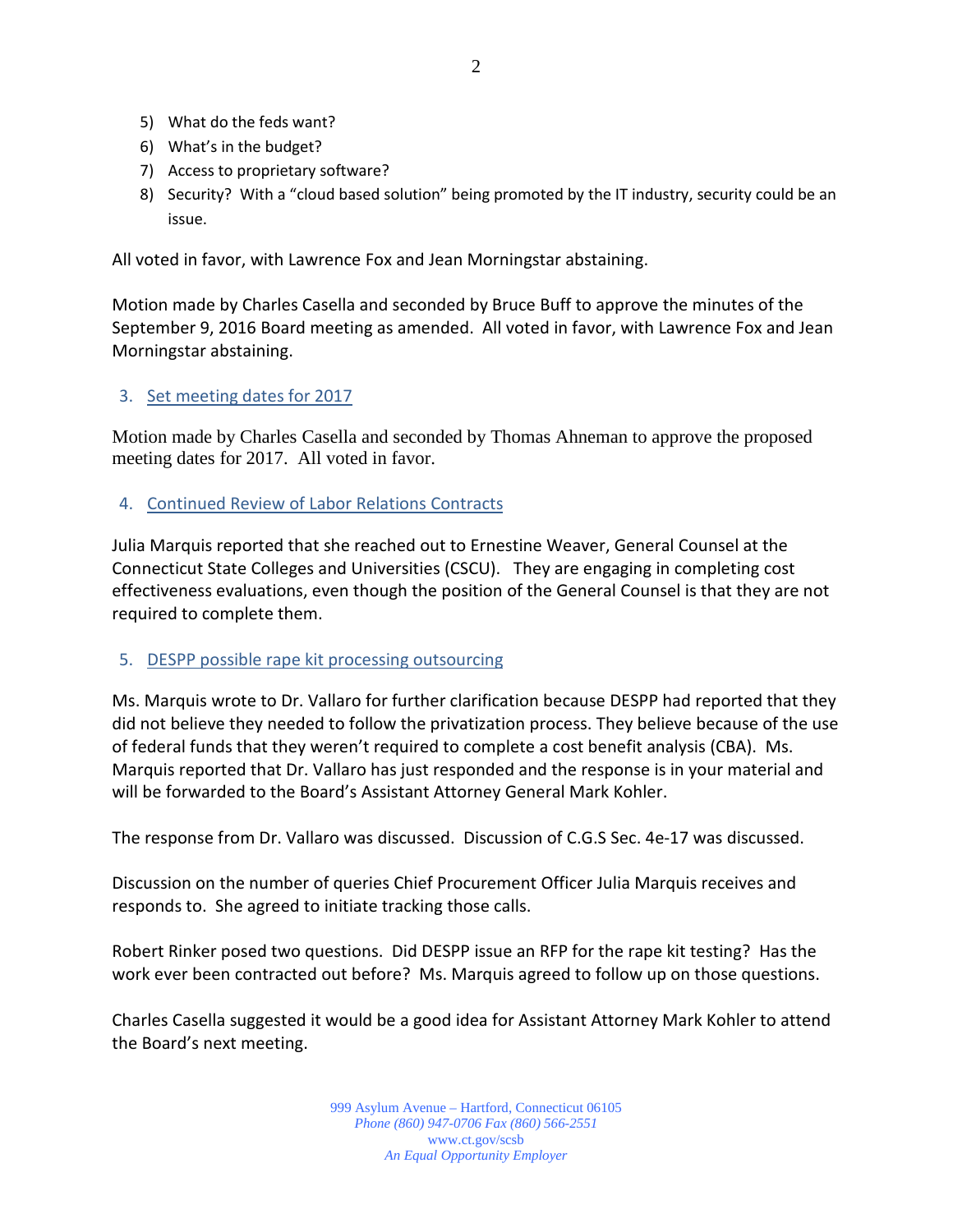#### 6. Report from Privatization Contract Committee

Committee Chair Baio reported that the Committee met on September 6, 2016 continuing its review of the bridge safety inspection contracts, with the majority of the meeting a substantive discussion with representatives of the Department of Transportation (DOT).

The next meeting of the Committee is immediately following the Board meeting. The Committee just received notification from the DOT that the plan they are working on will require more time.

#### 7. Report of the Contested Solicitations and Awards Subcommittee

Mr. Rinker, Chair of the Contested Solicitations and Awards Subcommittee reported the Subcommittee currently has no pending matters before it.

The Subcommittee previously met and issued a decision to DSS asking the department to rescore the bids of the SSBG Case Management RFP. The Subcommittee is waiting for a response about the outcome of the rescoring.

#### 8. Report from Data Analysis Work Group

Work Group Chair Alfred Bertoline reported that requested data from the Office of Policy and Management has been received. The Data Analysis Work Group is now ready to meet.

#### 9. Report from Training and External Communications Work Group

David Guay reported the Training and External Communications Work Group attempted to hold its second meeting on September 22, 2016 but was unable to due to a lack of attendance. Mr. Guay is drafting several documents in preparation for the next meeting, which is yet to be scheduled.

Ms. Marquis reported that she will be hosting a training with Gerard O'Sullivan, Director of the Consumer Affairs Division at the Connecticut Insurance Department about certificates of insurance, and mandatory terms and conditions for all state contracts on November 8, 2016.

#### 10. Report from Investigations/Audits Work Group

Thomas Ahneman reported the Audits Work Group met on September 22, 2016 with the Auditors of Public Accounts, including John Geragosian, Auditor of Public Accounts. John Rasimas, Deputy State Auditor, brought along principal auditors for the larger executive branch agencies.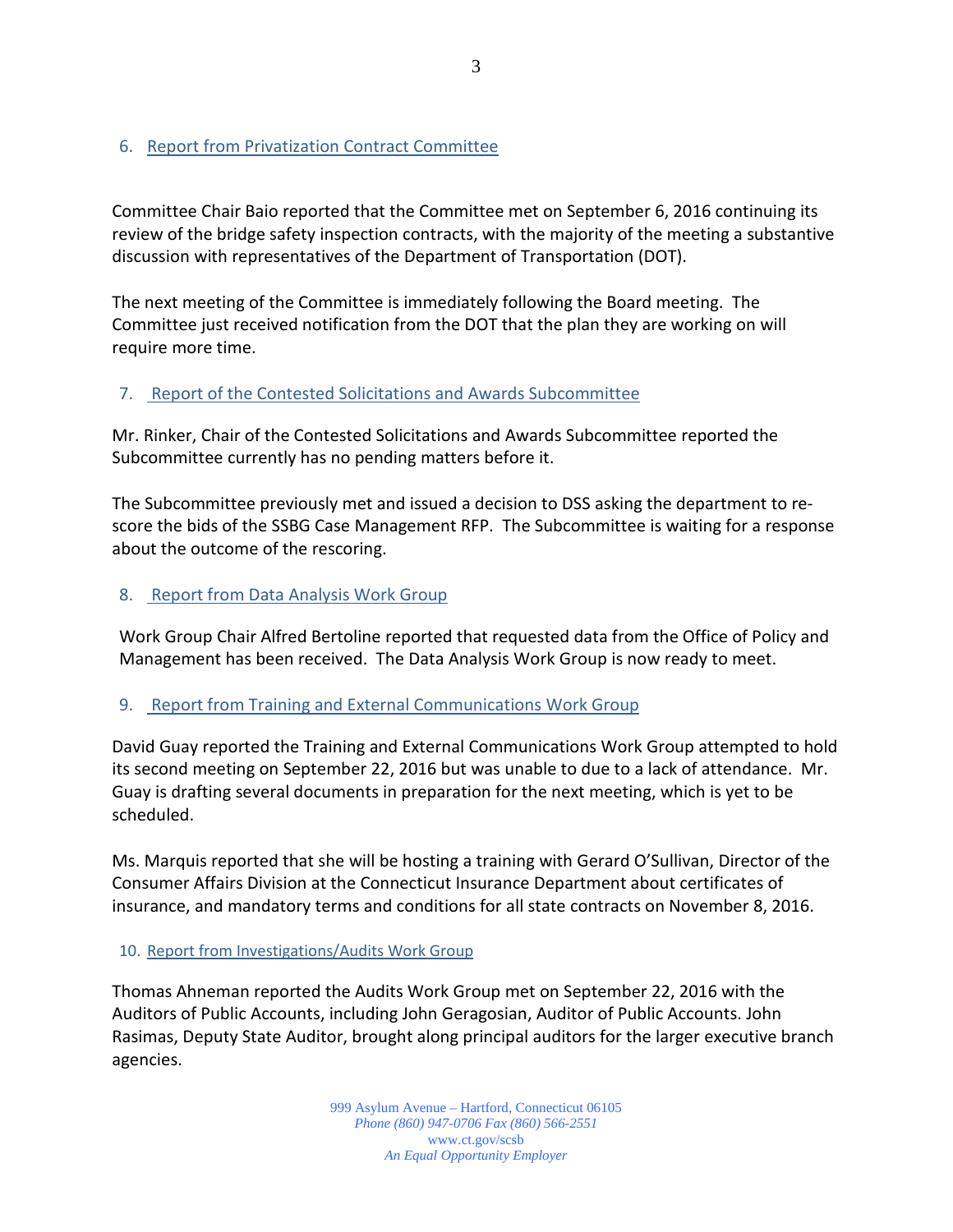Discussed roles and audits and the Work Group's desire to not duplicate efforts. The Auditors' written procedures and check lists have been shared with the Work Group.

The next meeting of the Audits Work Group will be on October 27, 2016 to review the procedures and check lists and begin to determine the list of agencies to begin auditing.

## 11. Report from Operating Regulations Work Group

Mr. Guay reported that the Operating Regulations Work Group has met twice: on August 8, 2016 and on August 18, 2016.

- A. A draft of organizational regulations has been produced and recently circulated to the work group.
- B. A draft of personal data regulations has also been produced and provided to the work group.
- C. Mr. Guay has started to work on drafting formal UAPA Hearing regulations for the three instances our statutes require them
	- a. Sec 4e-7 terminate a contract
	- b. Sec 4e-34 disqualify a vendor
	- c. Sec 4e-35 suspension of vendor
- D. The Work Group is attempting to set up its next meeting
- E. Mr. Guay will also submit to the work group recommendations for the next regulations to address

### 12. Other business

Mr. Bertoline asked whether the Board had received a summary of Information Technology procurement suggestions from Mark Raymond, Chief Information Officer and Rachel Whitesell, IT Attorney for the Department of Administrative Services (DAS) Bureau of Enterprise Systems (BEST) as offered at the last meeting. Ms. Marquis offered to reach out to see where that response stands.

Mr. Rinker referred to a recent Hartford Courant column by Jon Lender concerning contracted IT work at the State Department of Education (SDE) under what is commonly called a body shop contract. Mr. Rinker offered that we know from the data received from the Office of Policy and Management (OPM) that they have reported zero cost effectiveness evaluations (CEE) in FY 16. Mr. Rinker questioned why they are not performing CEEs and then interviewing candidates that will be deployed under the contract and whether the interviewing of candidates is appropriate under the procurement process. Mr. Rinker further commented on a history of SDE hiring individuals under a PSA contract and having that individual look and act like a state employee. He further noted no CEEs for approximately 1300 contracts and a significant amount of sole sourcing. Mr. Rinker suggested a need to look at this within our current work group structure.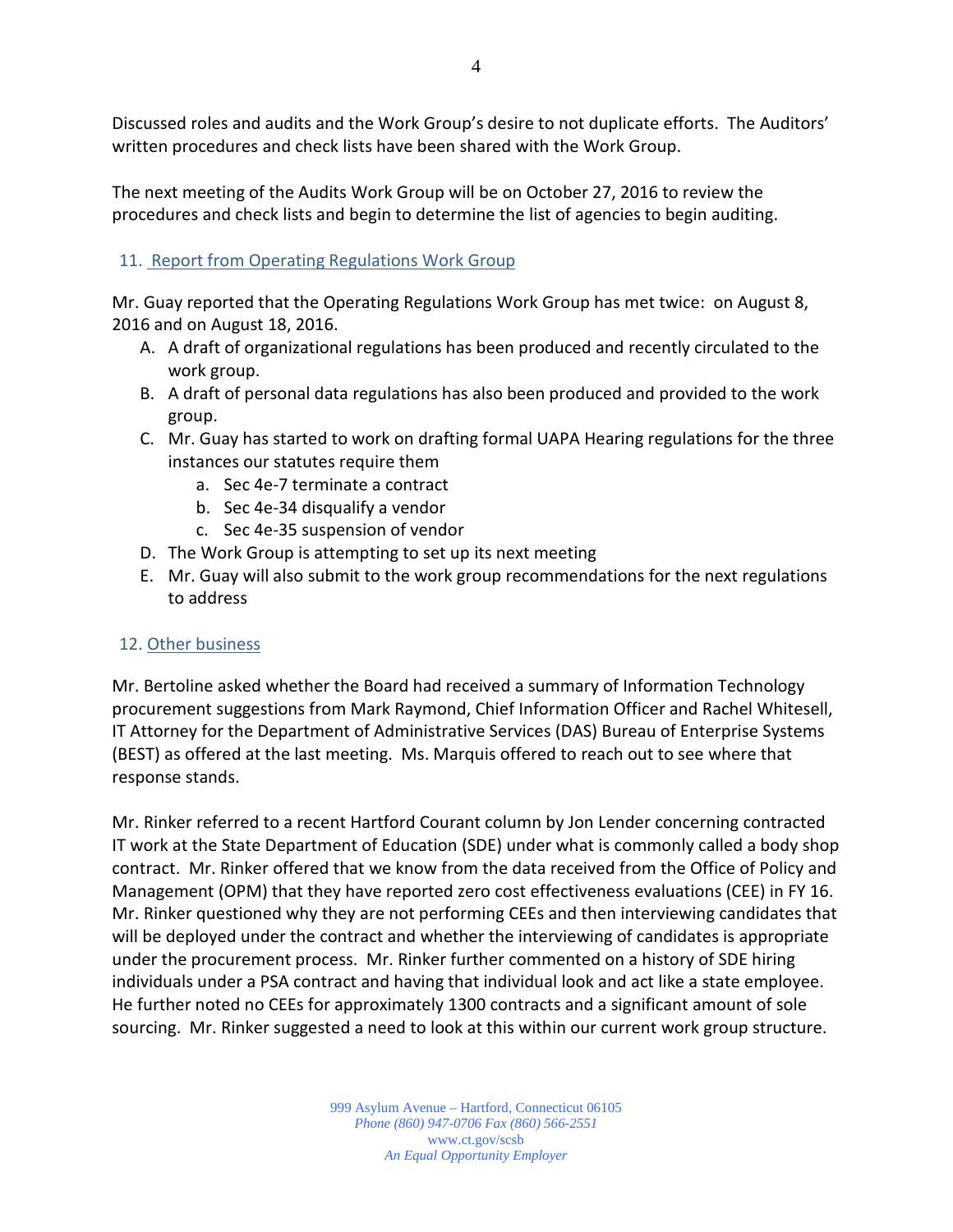5

Ms. Marquis offered that she and David Guay had just had a conversation concerning SDE being one of the first agencies to audit. In response to a question from Mr. Ahneman, Ms. Marquis will ascertain for certain that no CEEs were conducted by SDE and ask why they believe that is appropriate. If the number of CEEs is inappropriate Ms. Marquis will write to Secretary Barnes of OPM to alert him. Ms. Marquis will also contact the Retirement Commission to determine how many contracted employees (PSA Employees or similar contracts) have had their time counted as state employment.

Mr. Rinker further questioned what the process is for selecting individuals to perform the duties off a so called body shop contract. Carol Wilson, Director of Procurement at DAS responded by outlining the process for the master contracts held by DAS.

Mr. Bertoline raised the issue of a news report about the privatization of 40 group homes. Further asking who sees the cost effectiveness evaluation and how does the Board know it has been done right.

Ms. Marquis responded that this is exactly the issue that has been raised by others about privatization. Ms. Marquis responded that if the contract meets the definition of a privatization contract then the agency is required to perform a cost benefit analysis (CBA) and present a business case to the Privatization Committee.

The issue of the group homes was raised by Salvatore Luciano to the Privatization Committee previously. The Privatization Committee undertook the matter, reviewed it and consulted with Mark Kohler, the Board's Assistant Attorney General, through Ms. Marquis. The analysis was that 97% of group homes are and have already been privatized and this recent effort is the remaining 3%. The analysis is that this does not meet the definition of new privatization. Ms. Marquis noted that there is disagreement about that interpretation.

Ms. Marquis in summary response to Mr. Bertoline noted that the Board has jurisdiction over all procurement and are entitled to all details and documentation that exist.

Mr. Rinker commented that we either read about an issue in the newspaper or on the radio or become a reactive body. We should be asking OPM on a regular basis for every CEE that comes in. Mr. Rinker further asked how we deal with these issues that pop up operationally, so we are not behind.

Motion made by Charles Casella and seconded by Stuart Mahler to refer the privatization of group homes by the Department of Developmental Services (DDS) to the Privatization Committee. All voted in favor.

Mr. Luciano voiced his continued concern with the idea that we privatize 90% and the other 10% does not matter, he then proceeded to characterize the privatization of interpreters by DORS as being interpreted by businesses as something they can make money at. Mr. Luciano